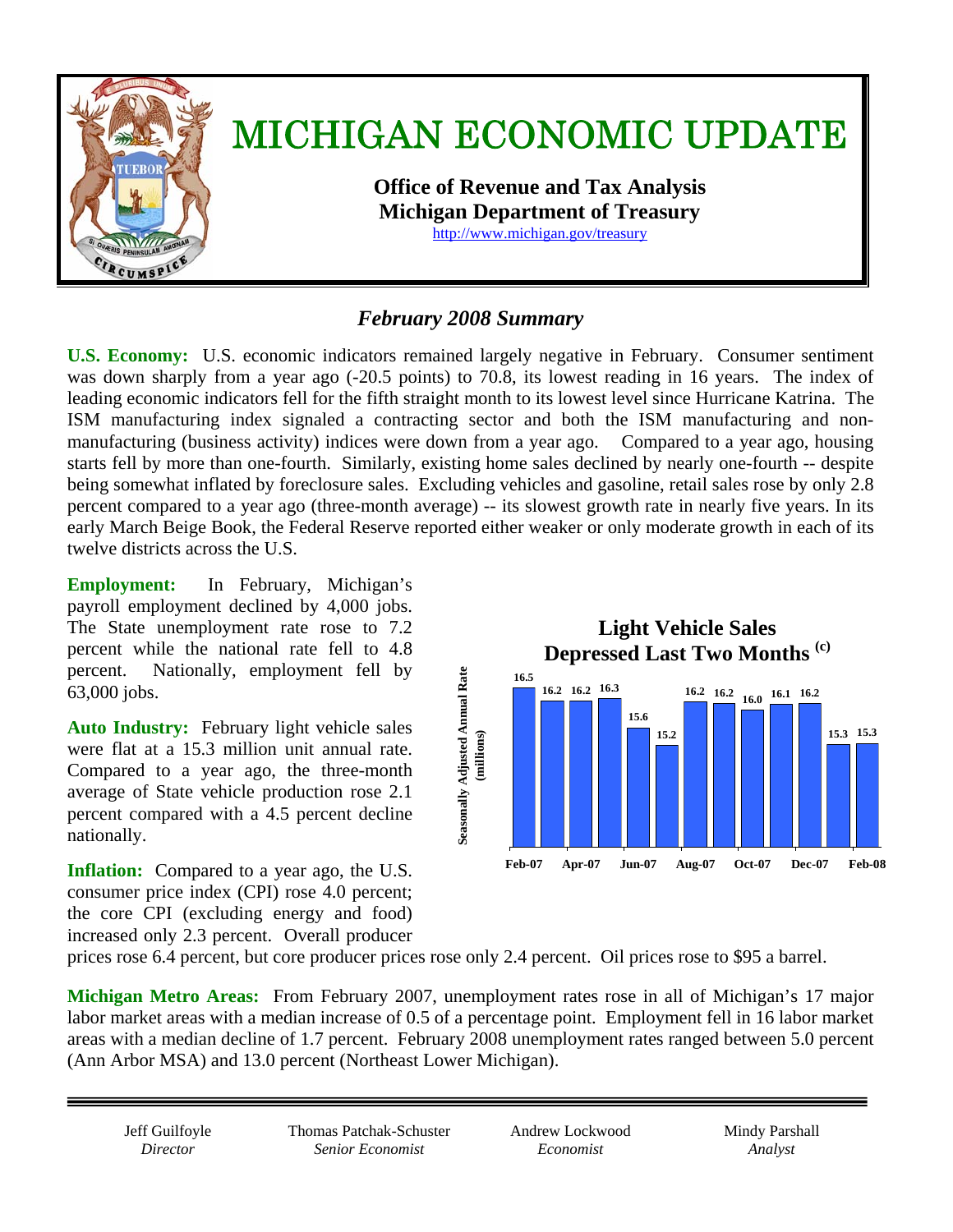# **Labor Market Statistics**

• Michigan's February monthly unemployment rate increased 0.1 percentage points to 7.2 percent from last month and the current Michigan jobless rate is 0.2 percentage points above a year ago. The February U.S. unemployment rate decreased 0.1 percentage points to 4.8 percent and was 0.1 percentage points above a year ago. Monthly unemployment rates fluctuate due to statistical sampling errors and data revisions.



#### **Michigan and U.S. Monthly Unemployment Rates 2005 to 2008**

Source: Michigan Dept. of Labor and Economic Growth and Bureau of Labor Statistics, U.S. Dept. of Labor

- In February, the number of people employed in Michigan was 4,642,000, down 8,000 from last month, while the labor force decreased by 3,000. The statewide total number of unemployed increased by 5,000 to 358,000.
- United States household employment totaled 146.0 million persons in February, down 255,000 from January. The labor force fell by 450,000 from last month, which meant that there were 195,000 less unemployed people nationally, compared to January.

|                          |         | Dec   | Jan                     | Feb   | <b>Change From</b> |               |                  |               |
|--------------------------|---------|-------|-------------------------|-------|--------------------|---------------|------------------|---------------|
|                          | 2007    |       |                         |       | <b>Prior Month</b> |               | <b>Last Year</b> |               |
|                          | Average | 2008  | 2008                    | 2008  | Level              | $\frac{0}{0}$ | Level            | $\frac{6}{9}$ |
| Michigan                 |         |       |                         |       |                    |               |                  |               |
| Labor Force              | 5,020   | 4.989 | 5,003                   | 5,000 | $-3$               | $-0.1\%$      | $-42$            | $-0.8%$       |
| Employed                 | 4,660   | 4,617 | 4,650                   | 4,642 | -8                 | $-0.2\%$      | $-49$            | $-1.1\%$      |
| Unemployed               | 360     | 372   | 353                     | 358   | 5                  | 1.3%          | 7                | 2.1%          |
| <b>Unemployment Rate</b> | 7.2%    | 7.4%  | 7.1%                    | 7.2%  | n.a.               | $0.1\%$ pts   | n.a.             | $0.2\%$       |
| <b>United States</b>     |         |       |                         |       |                    |               |                  |               |
| Labor Force              | 153,124 |       | 153,866 153,824 153,374 |       | $-450$             | $-0.3\%$      | 1,676            | 1.1%          |
| Employed                 | 146,047 |       | 146,211 146,248 145,993 |       | $-255$             | $-0.2\%$      | 1,414            | 1.0%          |
| Unemployed               | 7.078   | 7,655 | 7.576                   | 7.381 | $-195$             | $-2.6%$       | 262              | 3.7%          |
| <b>Unemployment Rate</b> | 4.6%    | 5.0%  | 4.9%                    | 4.8%  | n.a.               | $-0.1\%$ pts  | n.a.             | $0.1\%$       |
|                          |         |       |                         |       |                    |               |                  |               |

**Employment by Place of Residence** (in thousands)<sup>(a)</sup>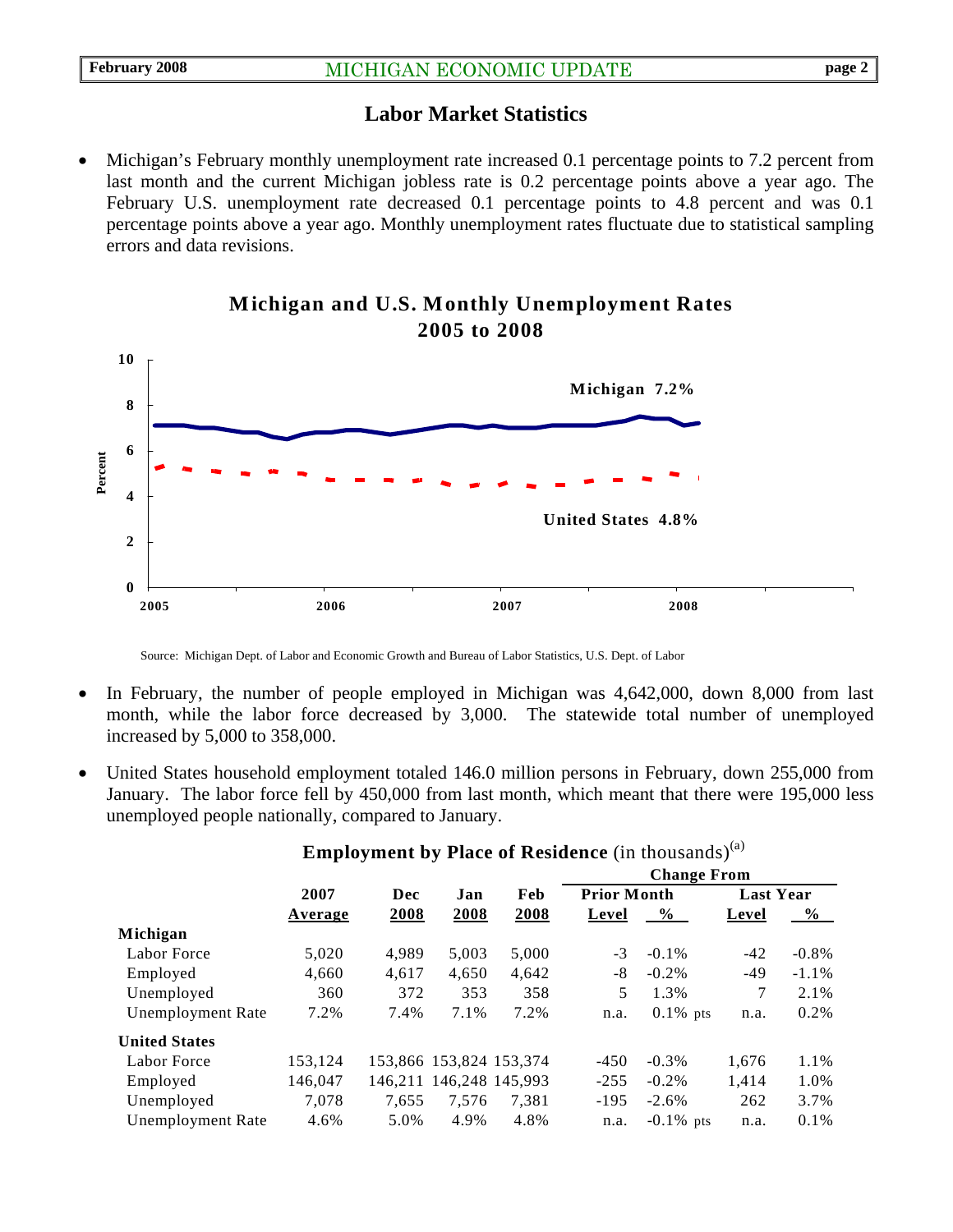# **Employment by Place of Work**

• From February 2007 to February 2008, Michigan wage and salary employment decreased 62,000 (1.4) percent).State wage and salary employment decreased 4,000 from January. Nationally, February 2008 wage and salary employment rose 860,000 (0.6 percent) from a year ago and was down 63,000 from last month.



#### • In the goods-producing sector, Michigan employment fell 6.0 percent from a year ago while private service-producing sector employment decreased 0.2 percent compared to last year. From a year ago, February national employment in the goods-producing sector fell 2.2 percent but increased 1.2 percent in the private service-producing sector.

• Manufacturing weekly hours increased by 1.6 hours in Michigan compared to last year.

|                                   | <b>Michigan</b> |       |       |                | <b>United States</b> |         |         |               |  |
|-----------------------------------|-----------------|-------|-------|----------------|----------------------|---------|---------|---------------|--|
|                                   | 2007            | Feb   | Feb   | <b>Percent</b> | 2007                 | Feb     | Feb     | Percent       |  |
|                                   | Average         | 2007  | 2008  | <b>Change</b>  | Average              | 2007    | 2008    | <b>Change</b> |  |
| Wage & Salary Employment          | 4,262           | 4,291 | 4,229 | $-1.4%$        | 137,623              | 137.133 | 137.993 | 0.6%          |  |
| Goods Producing                   | 791             | 812   | 763   | $-6.0\%$       | 22,221               | 22,322  | 21,833  | $-2.2%$       |  |
| Manufacturing                     | 617             | 633   | 596   | $-5.8\%$       | 13,884               | 13,988  | 13,689  | $-2.1\%$      |  |
| Private Service Producing         | 2.814           | 2,822 | 2.816 | $-0.2\%$       | 93.199               | 92.684  | 93.785  | 1.2%          |  |
| Trade, Trans. & Utilities         | 788             | 792   | 786   | $-0.8%$        | 26,608               | 26,516  | 26,607  | 0.3%          |  |
| <b>Services</b>                   | 1.750           | 1.751 | 1,755 | 0.2%           | 55,254               | 54,785  | 55,931  | 2.1%          |  |
| Local, State & Fed. Gov't         | 657             | 659   | 651   | $-1.2\%$       | 22,203               | 22,127  | 22,375  | 1.1%          |  |
| <b>Manufacturing Weekly Hours</b> | 42.5            | 42.3  | 43.9  | $1.6$ hrs      | 41.2                 | 40.9    | 41.1    | $0.2$ hrs     |  |

#### **Establishment Employment** (in thousands)<sup>(b)</sup>

# **Wage and Salary Employment Growth February 2007 to February 2008**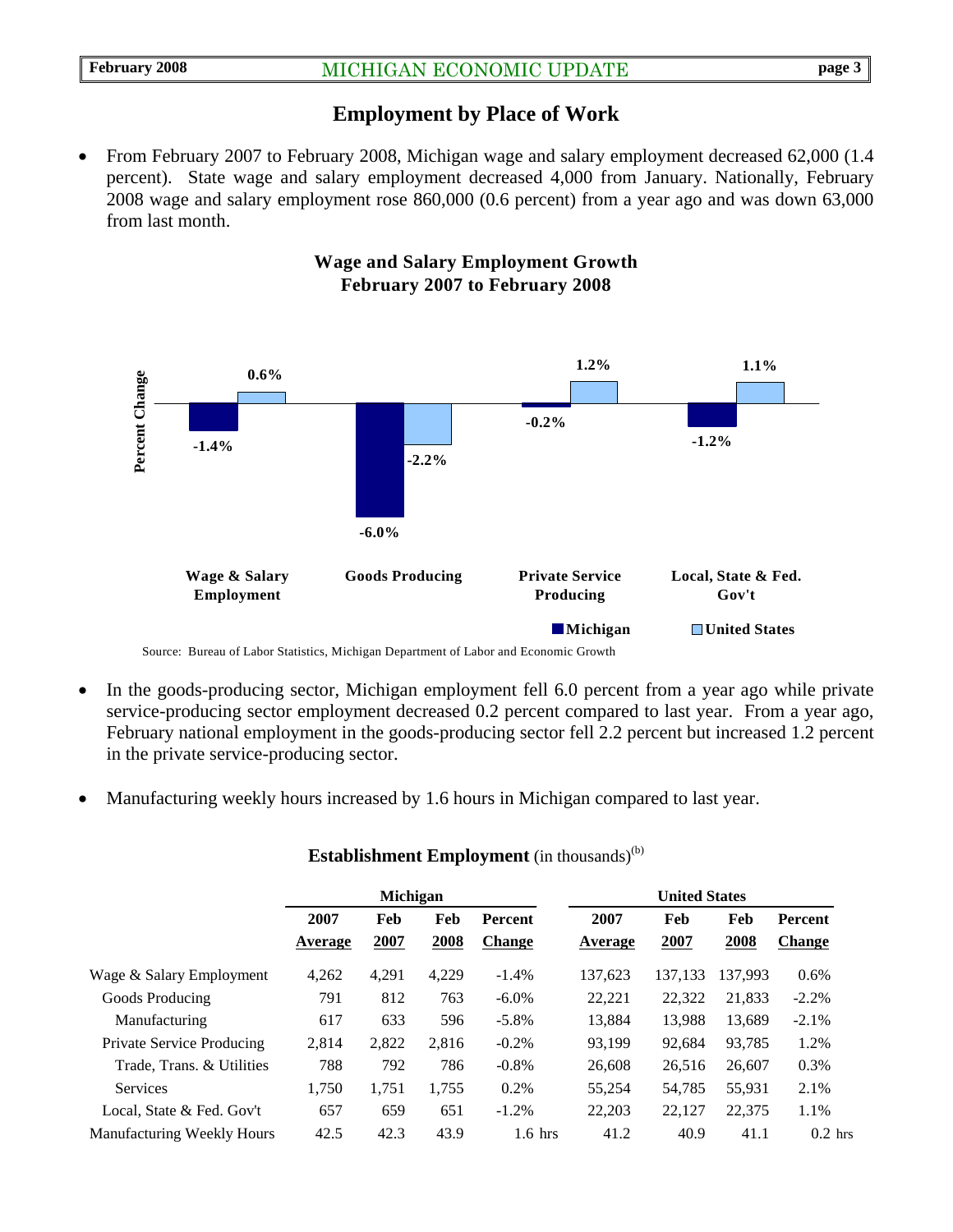### **Motor Vehicle Industry Sales**

- At a 15.3 million unit annual rate, February 2008 light vehicle sales were essentially flat compared to January and fell 7.4 percent compared to a year ago. Compared to a month ago, domestic light vehicle sales were down 0.7 percent and foreign light vehicle sales rose 2.8 percent.
- Compared to a year ago, February 2008 domestic sales were down 8.0 percent while foreign sales declined 5.4 percent. As a result, the foreign share of U.S. vehicle sales increased by 0.5 of a percentage point to 23.6 percent. Overall auto sales were down 2.2 percent; light truck sales declined sharply (-11.7 percent); heavy truck sales were down by nearly one-third (-32.5 percent).
- February light vehicle inventories fell 2.8 percent from a year ago; days supply were up significantly (6 days) due to a lower sales rate.

# **February 2008 Year-to-Date Light Vehicle Sales Down Sharply Compared to a Year Ago**



#### **Motor Vehicle Sales Statistics**

(Millions, unless otherwise specified)

|                                               | 2007           | <b>Dec</b>    | Jan    | Feb    | 3 Month        | <b>Change from</b><br>Year Ago |               |
|-----------------------------------------------|----------------|---------------|--------|--------|----------------|--------------------------------|---------------|
| Motor Vehicle Sales <sup>(c)</sup>            | <b>Average</b> | 2007          | 2008   | 2008   | <b>Average</b> | <b>Level</b>                   | $\frac{0}{0}$ |
| Autos                                         | 7.6            | 7.9           | 7.3    | 7.3    | 7.5            | (0.2)                          | $-2.2%$       |
| Domestics                                     | 5.2            | 5.5           | 5.1    | 5.0    | 5.2            | (0.1)                          | $-1.0\%$      |
| <b>Imports</b>                                | 2.4            | 2.3           | 2.2    | 2.3    | 2.3            | (0.1)                          | $-4.9\%$      |
| <b>Import Share</b>                           | 31.2%          | 29.6%         | 30.3%  | 31.4%  | 30.4%          | $-0.9%$ pts                    |               |
| <b>Light Trucks</b>                           | 8.5            | 8.3           | 8.0    | 8.0    | 8.1            | (1.1)                          | $-11.7\%$     |
| Domestics                                     | 7.1            | 6.9           | 6.7    | 6.6    | 6.7            | (1.0)                          | $-12.7%$      |
| <b>Imports</b>                                | 1.4            | 1.4           | 1.3    | 1.3    | 1.3            | (0.1)                          | $-6.3\%$      |
| <b>Import Share</b>                           | 16.3%          | 17.0%         | 16.4%  | 16.6%  | 16.7%          | $0.9\%$ pts                    |               |
| <b>Total Light Vehicles</b>                   | 16.1           | 16.2          | 15.3   | 15.3   | 15.6           | (1.2)                          | -7.4%         |
| <b>Heavy Trucks</b>                           | 0.4            | 0.3           | 0.3    | 0.3    | 0.3            | (0.2)                          | $-32.5%$      |
| <b>Total Vehicles</b>                         | 16.5           | 16.5          | 15.6   | 15.6   | 15.9           | (1.4)                          | $-8.1%$       |
| U.S. Light Vehicle Inventories <sup>(d)</sup> |                | <b>Dec-07</b> | Jan-08 | Feb-08 | 3 Month        | <b>Change</b>                  |               |
| <b>Total Car</b>                              | 1.372          | 1.310         | 1.380  | 1.420  | 1.370          | $-0.136$                       |               |
| Days Supply                                   | 56             | 54            | 69     | 64     | 62             | -2 days                        |               |
| <b>Total Truck</b>                            | 1.957          | 1.873         | 1.947  | 2.023  | 1.948          | 0.036                          |               |
| Days Supply                                   | 71             | 65            | 90     | 83     | 79             | 13 days                        |               |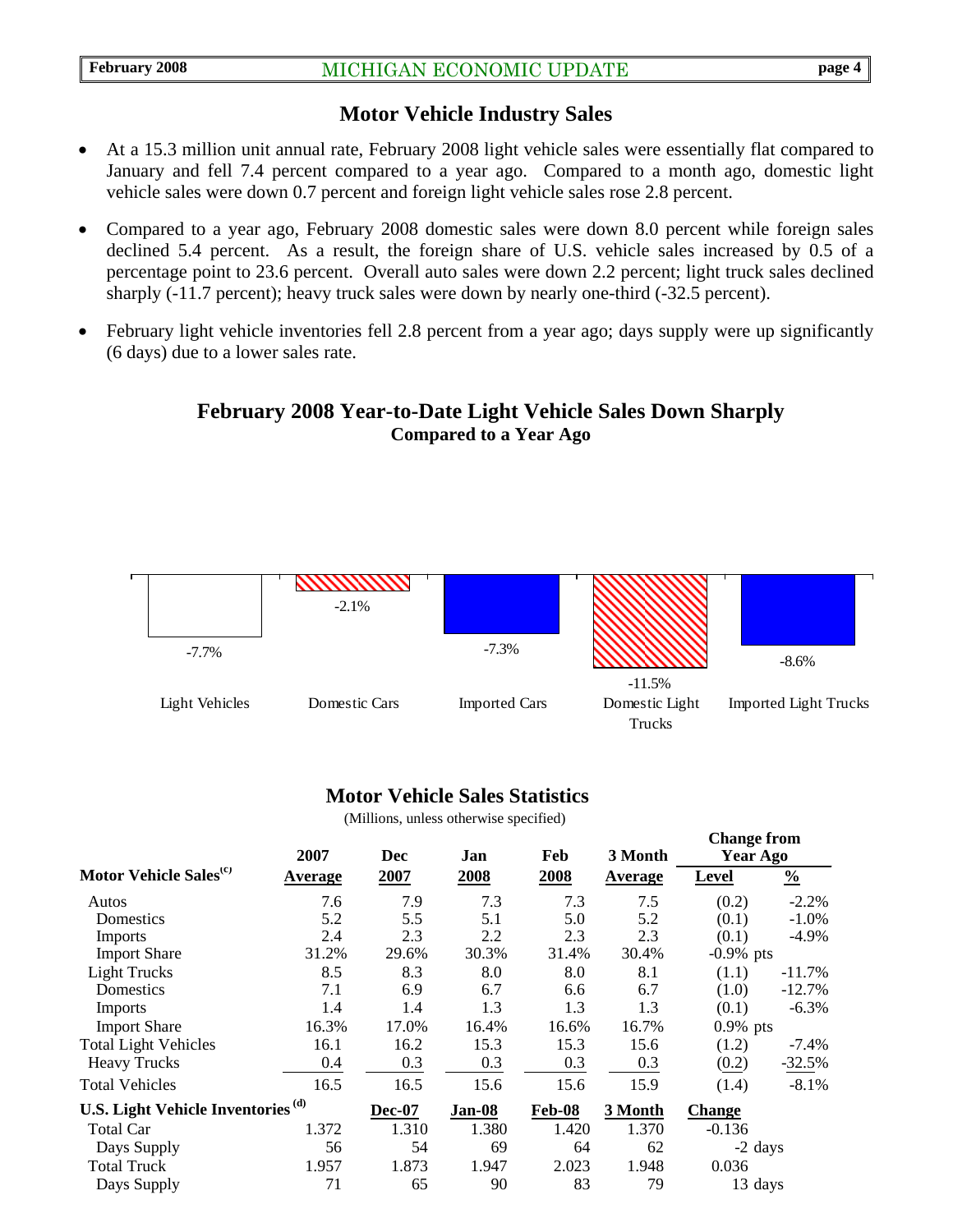## **Motor Vehicle Industry Production**

- At 205,376 units, February 2008 Michigan motor vehicle production rose 9.2 percent from a year ago, compared to essentially flat production nationally. As a result, Michigan's share of national production rose 1.9 percentage points to 22.5 percent.
- Compared with a year ago, state car production was up sharply (13.3 percent) while state truck production rose 5.7 percent. Nationally, car production was up 3.9 percent while truck production decreased by 2.5 percent.
- Michigan's three-month average of vehicle production was up 2.1 percent from a year ago; national production fell 4.5 percent.

**Michigan Vehicle Production Up Slightly U.S. Vehicle Production Down Slightly (e,f)** 



# **Motor Vehicle Production Statistics**

|                                    | (Thousands, unless otherwise specified) |            |             |             |                | <b>Change from</b><br><b>Year Ago</b> |               |
|------------------------------------|-----------------------------------------|------------|-------------|-------------|----------------|---------------------------------------|---------------|
|                                    | 2007                                    | <b>Dec</b> | Jan         | Feb         | 3 Month        | for the Month                         |               |
| <b>U.S. Production</b> (e)         | <b>Average</b>                          | 2007       | <u>2008</u> | <u>2008</u> | <b>Average</b> | <b>Level</b>                          | $\frac{0}{0}$ |
| Autos                              | 325.2                                   | 258.0      | 340.0       | 344.3       | 314.1          | 13.0                                  | 3.9%          |
| <b>Trucks</b>                      | 582.8                                   | 425.8      | 512.2       | 569.8       | 502.6          | (14.8)                                | $-2.5%$       |
| Total                              | 908.0                                   | 683.8      | 852.2       | 914.1       | 816.7          | (1.7)                                 | $-0.2%$       |
| Michigan Production <sup>(f)</sup> |                                         |            |             |             |                |                                       |               |
| Autos                              | 84.1                                    | 69.7       | 92.5        | 97.5        | 86.6           | 11.5                                  | 13.3%         |
| <b>Trucks</b>                      | 110.2                                   | 82.4       | 79.0        | 107.9       | 89.8           | 5.8                                   | 5.7%          |
| Total                              | 194.3                                   | 152.1      | 171.6       | 205.4       | 176.3          | 17.3                                  | 9.2%          |
| Michigan as % of U.S.              | 21.4%                                   | 22.2%      | 20.1%       | 22.5%       | 21.6%          | $1.9\%$ pts                           |               |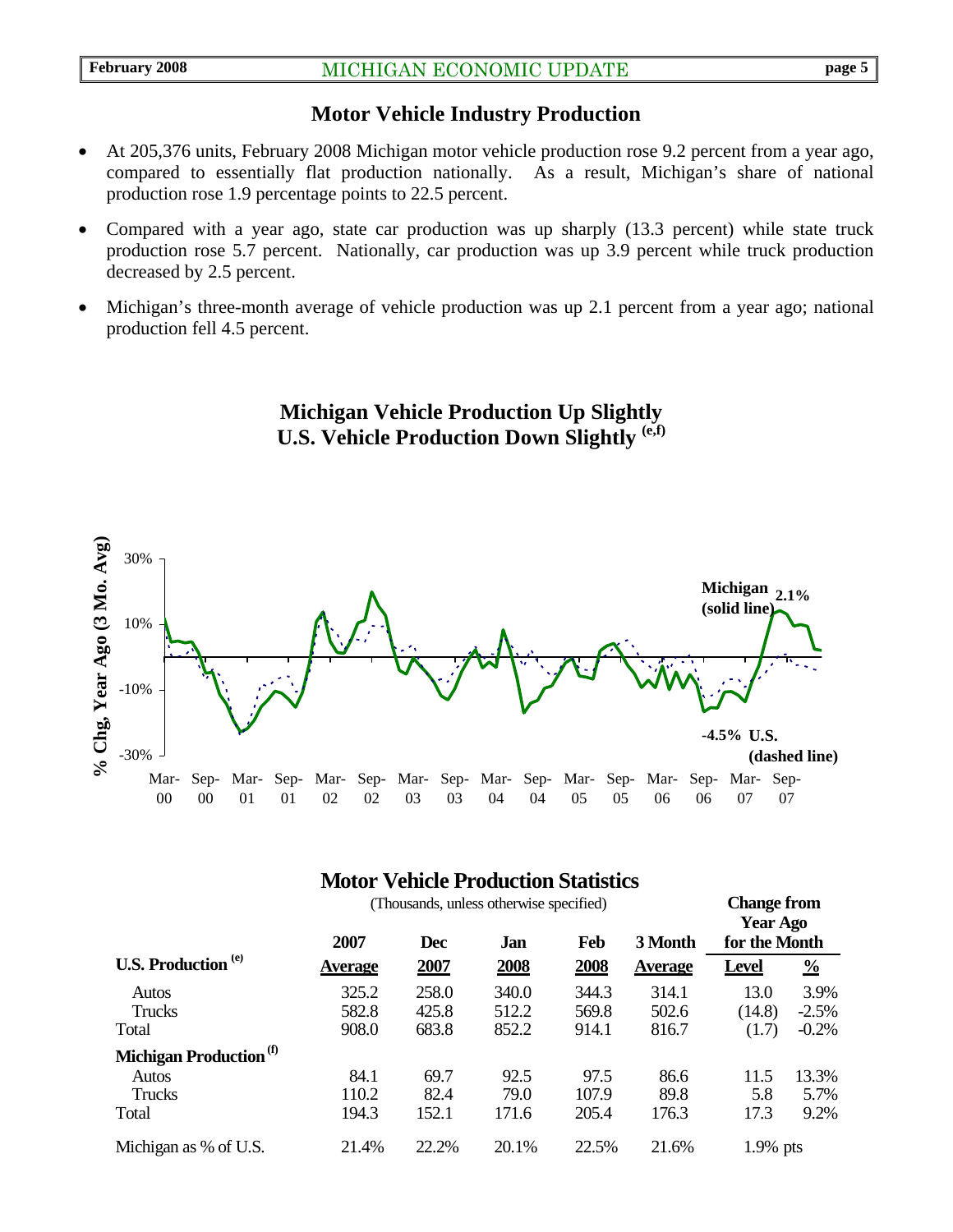# **February Unemployment Rates Rose in All Seventeen Major Michigan Labor Market Areas**

(Not Seasonally Adjusted)

Compared to a year ago, unemployment rates rose in all of Michigan's 17 major labor market areas. The median unemployment rate increase was 0.5 of a percentage point. Unemployment rates ranged between 5.0 percent (Ann Arbor MSA) to 13.0 percent (Northeast Lower Michigan).

Between February 2007 and February 2008, employment fell in 16 major labor market areas. The median employment decrease was 1.7 percent. Six areas saw employment declines exceeding 2.0 percent; two recorded declines greater than 3.0 percent: Flint MSA (3.7 percent) and Saginaw-Saginaw Township (3.6 percent). Fifteen areas saw a labor force decline with a median decline of 1.2 percent. Four areas recorded a labor force decline exceeding 2.0 percent: Flint MSA (3.4 percent), Saginaw-Saginaw Township (3.1 percent), Battle Creek MSA (2.6 percent) and Jackson MSA (2.2 percent).

The Monroe MSA reported the largest unemployment rate decline compared to a year ago (1.2 percentage points), followed by Northeast Lower Michigan (0.7 of a percentage point). Compared to January, thirteen major labor markets saw non-seasonally adjusted unemployment rate increases with a median rate increase of 0.3 of a percentage point.

Between February 2007 and February 2008, the unemployment rate rose in 75 Michigan counties, fell in six counties and remained unchanged in the remaining two counties. The median county unemployment rate change was a 0.5 of a percentage point. Non-seasonally adjusted unemployment county unemployment rates ranged between 5.0 percent (Washtenaw) and 23.2 percent (Mackinac).

# Local Area Unemployment Rates<sup>(g)</sup>

|                             | Feb   | Jan         | Feb   |
|-----------------------------|-------|-------------|-------|
|                             | 2007  | 2008        | 2008  |
| Local Area                  | Rate  | <b>Rate</b> | Rate  |
| Michigan                    | 7.3%  | 7.8%        | 7.8%  |
| Ann Arbor                   | 4.6%  | 4.8%        | 5.0%  |
| <b>Battle Creek</b>         | 7.2%  | 7.2%        | 7.4%  |
| <b>Bay City</b>             | 7.5%  | 7.6%        | 7.7%  |
| Detroit-Warren-Livonia      | 7.2%  | 8.2%        | 7.7%  |
| Flint                       | 9.1%  | 9.5%        | 9.3%  |
| <b>Grand Rapids-Wyoming</b> | 6.2%  | 6.3%        | 6.5%  |
| <b>Holland-Grand Haven</b>  | 5.9%  | 6.1%        | 6.5%  |
| <b>Jackson</b>              | 7.8%  | 8.0%        | 8.3%  |
| Kalamazoo-Portage           | 5.9%  | 6.0%        | 6.3%  |
| Lansing-East Lansing        | 5.9%  | 6.1%        | 6.4%  |
| Monroe                      | 6.4%  | 8.0%        | 7.6%  |
| Muskegon-Norton Shores      | 7.3%  | 7.5%        | 7.9%  |
| Niles-Benton Harbor         | 7.6%  | 7.6%        | 7.9%  |
| Saginaw-Saginaw Township    | 7.6%  | 8.2%        | 8.1%  |
| <b>Upper Penisula</b>       | 8.8%  | 8.8%        | 9.2%  |
| Northeast Lower Mich        | 12.3% | 12.4%       | 13.0% |
| Northwest Lower Mich.       | 9.2%  | 9.2%        | 9.8%  |

**Unemployment Rate Change February 2008 (g)**

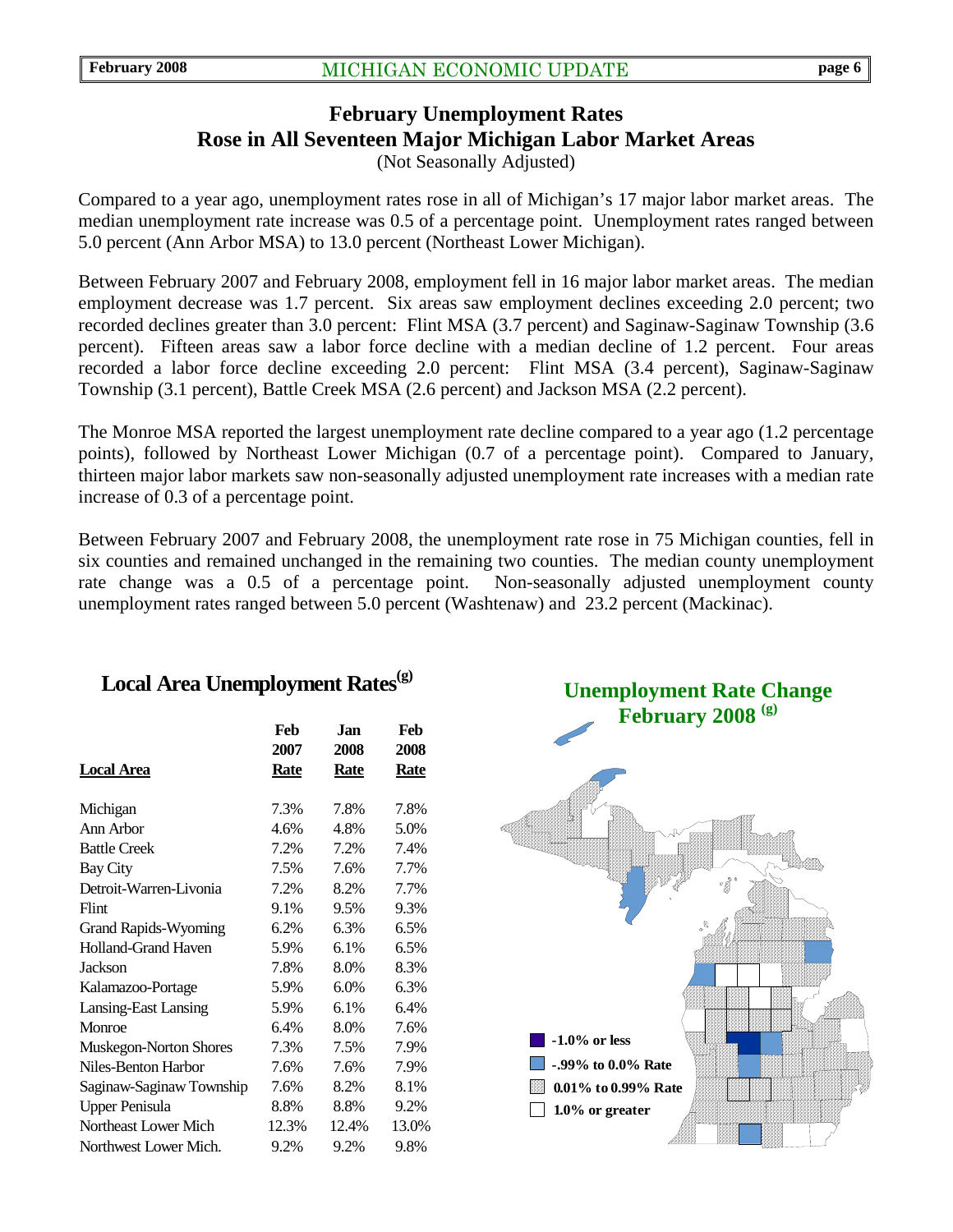# **U.S. Economic Conditions**

|                                                | $Nov-07$  | Dec-07  | Jan-08                                      | <b>Feb-08</b> | <b>Change from</b><br><b>Year Ago</b> |
|------------------------------------------------|-----------|---------|---------------------------------------------|---------------|---------------------------------------|
| <b>KEY ECONOMIC INDICATORS</b>                 |           |         |                                             |               |                                       |
| Consumer Sentiment <sup>(h)</sup>              | 76.1      | 75.5    | 78.4                                        | 70.8          | $-20.5$ points                        |
| ISM Manufacturing Index <sup>(i)</sup>         | 50.0      | 48.4    | 50.7                                        | 48.3          | $-3.2$ points                         |
| ISM Non Manufacturing Index <sup>(i)</sup>     | 54.6      | 54.4    | 41.9                                        | 50.8          | $-4.1$ points                         |
|                                                |           |         |                                             |               |                                       |
|                                                | 2007.1    | 2007.2  | 2007.3                                      | 2007.4        |                                       |
| Business Executives' Confidence <sup>(j)</sup> | 53.0      | 45.0    | 44.0                                        | 39.0          | $-11.0$ points                        |
| <b>INFLATION</b> <sup>(k)</sup>                |           |         |                                             |               | <b>Change from</b>                    |
| $1982 - 84 = 100$                              | $Nov-07$  | Dec-07  | <b>Jan-08</b>                               | <b>Feb-08</b> | <b>Year Ago</b>                       |
| <b>U.S. Consumer Price Index</b>               | 210.2     | 210.0   | 211.1                                       | 211.7         | 4.0%                                  |
| Detroit CPI                                    | <b>NA</b> | 200.2   | NA                                          | 202.4         | 2.2%                                  |
| <b>U.S. Producer Price Index</b>               | 171.4     | 170.6   | 171.9                                       | 172.2         | 6.4%                                  |
| <b>INTEREST RATES</b>                          |           |         |                                             |               |                                       |
| 90 Day T-Bill <sup>(l)</sup>                   | 3.49%     | 3.08%   | 2.86%                                       | 2.21%         | $-2.81\%$ points                      |
| Aaa Corporate Bonds <sup>(m)</sup>             | 5.44%     | 5.49%   | 5.33%                                       | 5.53%         | $0.14\%$ points                       |
| <b>INDUSTRIAL PRODUCTION</b><br>(m)            | 112.3     | 112.4   | 112.6                                       | 111.8         | 1.1%                                  |
| <b>CAPACITY UTILIZATION</b> (m)                | 81.1%     | 81.0%   | 81.0%                                       | 80.3%         | $-0.6\%$ points                       |
| <b>RETAIL SALES (n)</b>                        | \$383.4   | \$380.7 | \$382.2                                     | \$380.8       | 2.9%                                  |
| <b>HOUSING STARTS and SALES</b>                |           |         |                                             |               | % Change From                         |
| (Millions Annual Rate)                         | $Nov-07$  | Dec-07  | <b>Jan-08</b>                               | <b>Feb-08</b> | <b>Year Ago</b>                       |
| Housing Starts <sup>(o)</sup>                  | 1.178     | 1.000   | 1.083                                       | 1.075         | $-27.7%$                              |
| Existing Home Sales <sup>(p)</sup>             | 5.020     | 4.910   | 4.890                                       | 5.030         | $-23.8%$                              |
| <b>DURABLE GOODS ORDERS (q)</b>                | \$215.2   | \$224.7 | \$214.2                                     | \$210.6       | 2.2%                                  |
| PERSONAL INCOME <sup>(c)</sup>                 |           |         |                                             |               | % Change From                         |
| (Billions of Dollars)                          | 2007.1    | 2007.2  | 2007.3                                      | 2007.4        | <b>Year Ago</b>                       |
| Michigan                                       | \$350.3   | \$351.0 | \$354.9                                     | \$357.3       | 4.1%                                  |
| U.S.                                           |           |         | \$11,452.0 \$11,568.8 \$11,722.9 \$11,839.9 |               | 5.9%                                  |
| <b>GROSS DOMESTIC PRODUCT</b>                  |           |         |                                             |               | <b>Annualized % Chg</b>               |
| (Billions of Chained 2000                      | 2007.1    | 2007.2  | 2007.3                                      | 2007.4        | <b>From Last Qtr</b>                  |
| Dollars) <sup>(c)</sup>                        |           |         | \$11,412.6 \$11,520.1 \$11,658.9 \$11,675.7 |               | 0.6%                                  |